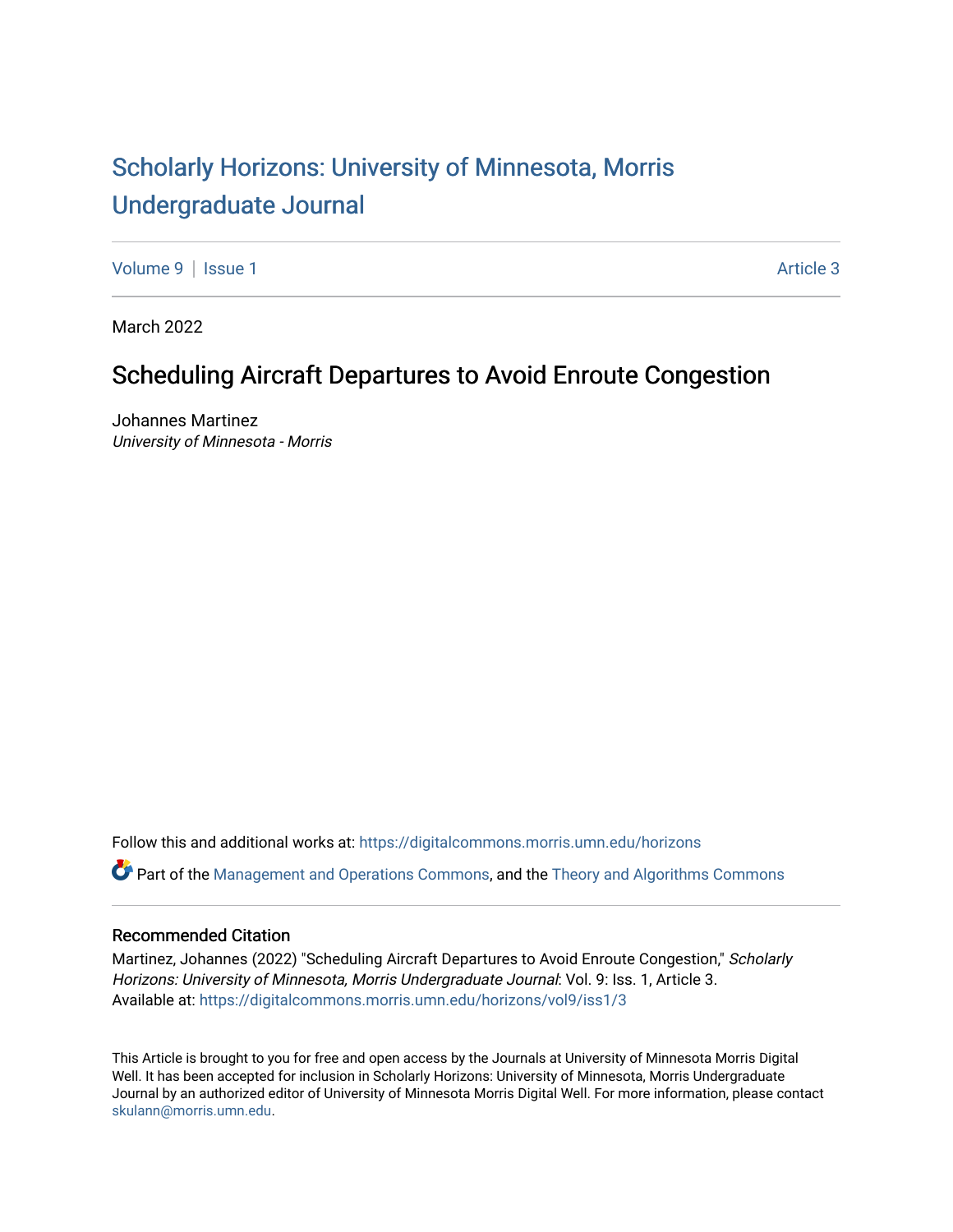# Scheduling Aircraft Departures to Avoid Enroute Congestion

Johannes Martinez mart4695@morris.umn.edu Division of Science and Mathematics University of Minnesota, Morris Morris, Minnesota, USA

## Abstract

When scheduled flights are forecast to overcrowd sections of enroute airspace, an air traffic control authority may need to delay departures. Mixed integer linear programming can be used to compute a schedule that resolves the congestion while bringing the sum of all delays to a minimum. Standard linear programming constraint formulations for such scheduling problems, however, have poor run times for instances of realistic size. A new constraint formulation based on cycles and paths through a route graph reduces run times in computational experiments. It shows particularly strong performance for schedules that approach the worst-case solution times in standard formulations.

Keywords: air traffic management, hotspot problem, mixed integer linear programming, scheduling, enroute airspace.

## 1 Introduction

Airlines submit flight plans to an air traffic control authority (ATC) to access high-altitude enroute airspace and to fly when the visibility is poor. Flights request routes and departure times, allowing ATC to forecast traffic conditions. Once airborne, every aircraft imposes a workload on controllers assigned to the airspace's sectors. Although sectors are staffed according to typical traffic conditions, traffic spikes and increasing airspace use can create capacity overloads known as hotspots. Hotspots may increase errors, worsen congestion and delays, and lead to accidents.

In this paper, sector capacity is defined as a limit on the number of aircraft allowed in a sector at once. In practice, however, capacity may be defined according to the number of tasks controllers perform over a period, a measure associated with aircraft entries per sector per controller shift. The scheduling techniques discussed can be extended to a variety of hotspot definitions [\[4\]](#page-6-0).

A central ATC authority may receive flight plans early enough to simulate various traffic scenarios [\[4\]](#page-6-0). If these simulations indicate that the flight plans create hotspots, the authority may request aircraft to submit altered plans or else accept route changes. But if such measures do not succeed in resolving the hotspot, the authority must begin delaying flights. Especially for widespread predicted congestion, the question then is which aircraft to delay and for how long. Problems of this type can be solved using linear programming, introduced in Section [2.](#page-1-0) The particular manner in which the problem is written into a linear program is known as a formulation. In Section [3](#page-2-0) we describe a standard formulation of the hotspot problem, while in Section [4](#page-5-0) we describe an improved formulation introduced by Mannino and Sartor [\[5\]](#page-6-1). Finally, in Section [5](#page-6-2) we discuss computational experiments comparing the two formulations.

## <span id="page-1-0"></span>2 Background

## 2.1 Linear Programming

In a linear program, we try to minimize or maximize a linear function subject to a set of linear constraints. Our objective, for example, may be to minimize the sum of two variables,  $x_1$ and  $x_2$ . If our variables represent coordinates on a Cartesian plane, we can imagine that our constraints outline a feasible region, an area of the plane that corresponds to permitted solutions to our problem (not every feasible solution is necessarily optimal, though). Our problem, for instance, may have three constraints, each of which requires that a linear expression composed of our variables be of at least or at most a certain value. We can write a linear program as follows:

$$
\begin{array}{ll}\n\text{minimize} & x_1 + x_2 & (i) \\
\text{subject to} & -x_1 + 2x_2 \le 2 & (ii) \\
& x_1 + 2x_2 \ge 3 & (iii) \\
& 2x_1 - x_2 \le 4. & (iv)\n\end{array}
$$

Our objective function (i) is written first, followed by our constraints (ii) to (iv). If we plot the constraints, we can see that our problem's feasible region is the triangle seen in Figure [1.](#page-2-1) Any point on the edges or interior of this triangle is a feasible solution. While there are an infinite number of feasible coordinate pair solutions in this case, we are interested in the pair whose sum is the lowest.

All points  $(x_1, x_2)$  with the same sum, z, form a line with slope -1 [\[2\]](#page-6-3). The line is described by the linear objective function itself, and is therefore known as the objective line. In Figure [1,](#page-2-1) if we translate the objective line from the origin towards the feasible region, the sum  $x_1 + x_2$  will grow and the line will eventually reach either an edge or a vertex of the feasible region. In this case, point (0.5, 1.25) represents the optimal solution, as any objective line beyond that will have a greater sum  $z$ . It is sometimes useful to know the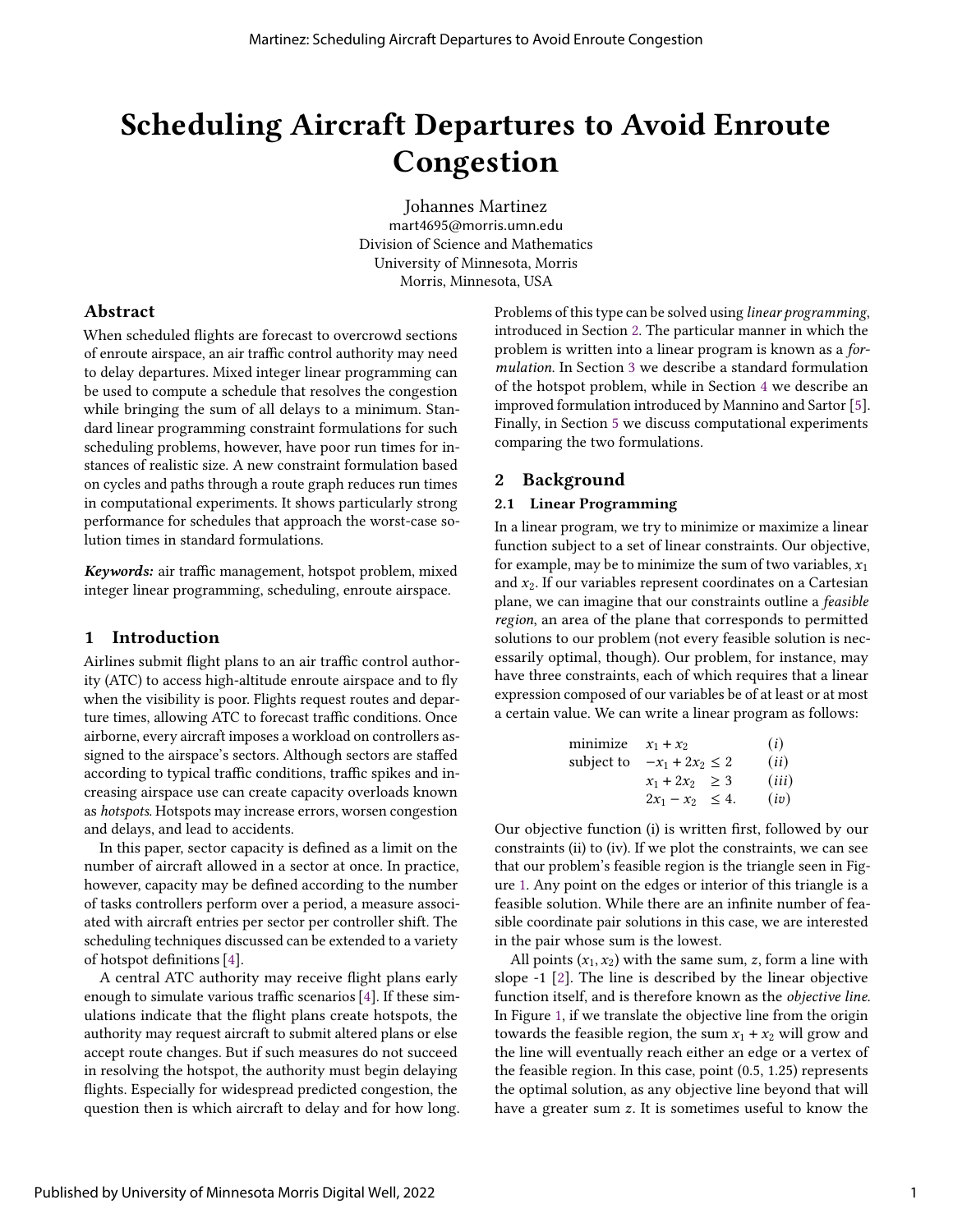<span id="page-2-1"></span>

Figure 1. Graph showing constraint inequalities. Each decision variable  $x_1$  and  $x_2$  adds a dimension. In the shaded feasible region, any point  $(x_1, x_2)$  satisfies all three constraints. The dotted lines show the points at which the objective value is 1.75 and 3. The minimum feasible solution occurs on the labeled vertex. Light dots show the integer values in the feasible region.

optimal integer solution, shown in the figure as the point (1, 1).

#### 2.2 Linear Programming Solvers

The task of a linear programming solver is to find an optimal solution to an objective function subject to constraints or else to determine that no solution exists. If we consider a single constraint in the previous example, we can see that it divides the plane into half-planes and that the intersection of all constraint half-planes produces the feasible region. The objective line, meanwhile, relates all points in the feasible region that share the same value of the objective function. Because an enclosed feasible region contains an infinite number of points, it is not possible for a computer to evaluate the objective function at every single point in a finite amount of time and to determine from that what the optimal solution is. Because of the mathematical properties of feasible regions produced by linear constraints, however, the objective line will always find an optimal solution at a vertex [\[1\]](#page-6-4). Even if the region were bordered by a segment parallel with the objective line, we can still make the case that optimal solutions always exist at vertices because the segment is bounded by vertices that have solutions as optimal as any of the infinite solutions along the line [\[2\]](#page-6-3).

When we add another variable, we add another dimension to our space. With three variables, each constraint creates half-spaces, and the intersection of these half-spaces creates a feasible region. All points in this region that result in the same  $z$  value are linked by an objective plane. This plane can encounter a single vertex at a three-dimensional feasible region's corner. As with the parallel line segment case in two dimensions, if a plane parallel to the objective plane is encountered, that plane will still be bounded by vertices that contain a solution as optimal as any of the infinite number of points along the plane. In general, a feasible region in any number of dimensions is known as a simplex.

The simplex algorithm forms the basis of many solvers. The algorithm starts at a vertex, and, in the case of minimizing, moves to a neighboring vertex whose objective output is equal or lower than the output of the current vertex. Because the simplex is convex, it has no local dip that is not also global. Thus, if the simplex algorithm finds no neighboring vertex with a lower objective output, the current vertex can be considered the optimal solution, and other vertices can be safely ignored. The simplex algorithm usually avoids visiting many if not most nodes, and its behavior can thus be described as polynomial on average. In the worst case, however, feasible regions can be shaped in a manner that forces the algorithm to visit  $2^n$  vertices, where *n* is the number of variables in the problem.

#### 2.3 Mixed Integer Linear Programming

We will see in Section [3.3](#page-3-0) that modeling the hotspot problem requires discrete variables to represent binary conditions. A flight, for example, either is or is not in a sector. To accommodate this, the simplex method must be extended. A mixed integer linear program (MILP) accepts continuous and discrete variables. When variables are limited to integers, a convex polygon feasible region no longer has infinite solutions. It also, however, no longer has the convex properties of the feasible region of a continuous linear program: a local maximum or local minimum no longer necessarily implies a global maximum or minimum. Many integer solvers compute a continuous solution first. Then, they search around that continuous solution for the most optimal solution that also satisfies the integer constraint [\[1\]](#page-6-4). The search process makes integer solvers visit far more vertices on average than linear solvers. Any integer constraint formulation that does not tightly confine the feasible region may thus be prone to an exponential growth in solution times with the addition of each program variable.

### <span id="page-2-0"></span>3 A Standard MILP Model

Mannino and Sartor [\[5\]](#page-6-1) describe a standard approach to modeling the hotspot problem for a mixed integer linear programming solver. As we shall see in Section [3.4,](#page-4-0) this formulation grows quickly and may be impractical for realistic scenarios. Nevertheless, it serves both as an introduction to the modeling techniques used in an improved formulation the authors introduce (Section [4\)](#page-5-0) and as a point of comparison.

#### 3.1 Relating Flights and Sectors

The aircraft scheduling problem consists of three main phases. First, we collect a set of proposed flights. Then, we estimate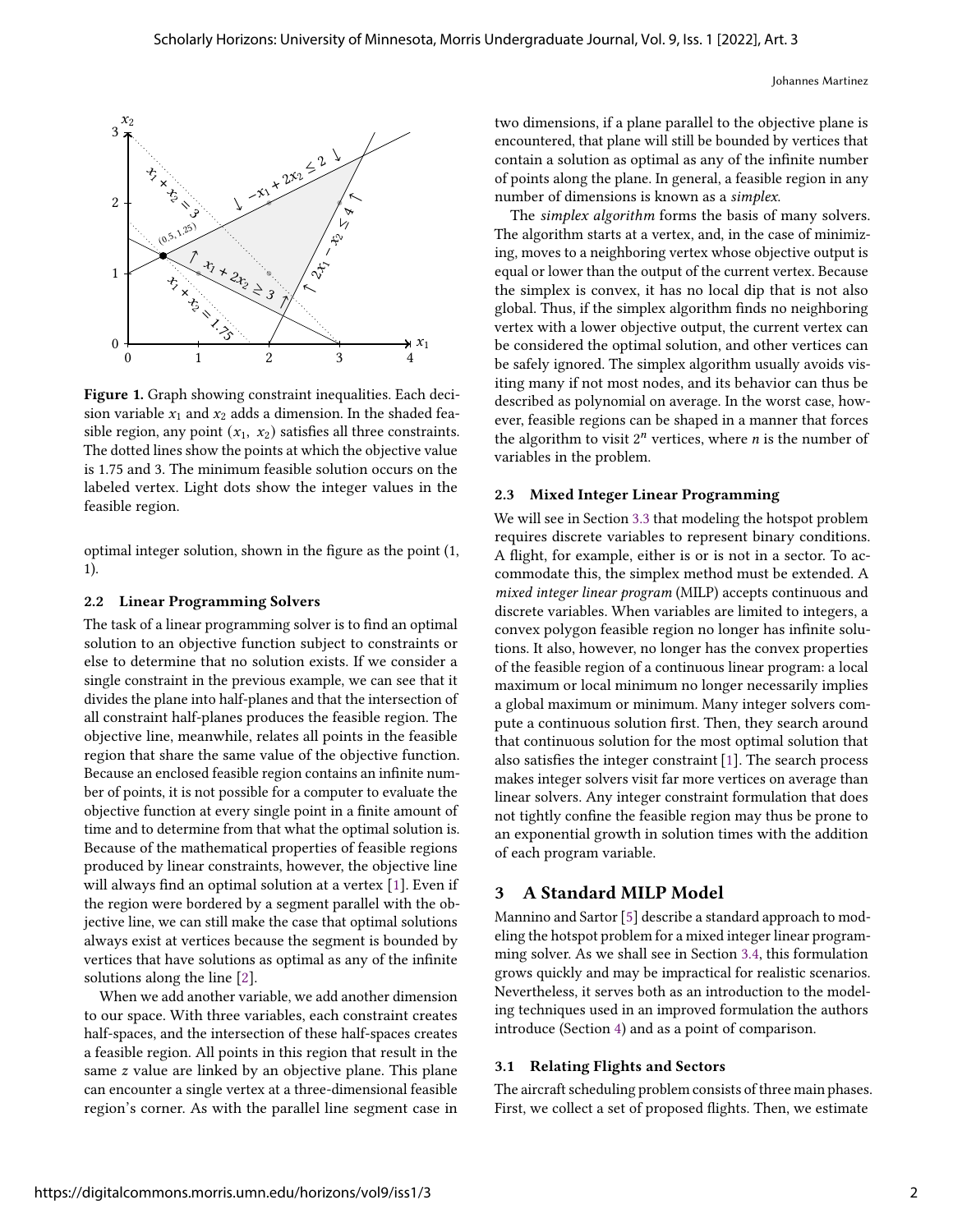#### Scheduling Aircraft Departures to Avoid Enroute Congestion

<span id="page-3-1"></span>

Figure 2. Sector map including planned routes.

sector traversal times for each flight given the route, aircraft type, departure time, weather, and other relevant data. Finally, we build constraints from this data to form a MILP. Throughout this section, we will use an example batch of four flights:  $f$ ,  $g$ ,  $h$ , and  $i$ . We can superimpose the routes these flights submit to ATC on a sector map (Figure [2\)](#page-3-1). Then, we can begin to extract the information required by the scheduling model.

Consider our set of sectors  $\{s_1, s_2, ..., s_7\} \in S$  and our set of flights  $\{f, g, h, i\} \in F$ . If a flight passes through a sector, we create a route node  $(f, s) \in R$ . A flight can thus be represented as a sequence of route nodes. For flight  $f$  in Figure [2,](#page-3-1) for example, we have the sequence

$$
(f, s_1)
$$
,  $(f, s_3)$ ,  $(f, s_4)$ , where each node  $(f, s) \in R$ .

We store the time at which flight  $f$  enters sector  $s$  as a schedule node  $t_{(f, s)}$ . All schedule nodes belong to the set  $\mathbb R$ . For the sake of illustration, we will use the infeasible schedule in Figure [3](#page-3-2) to demonstrate how the various constraints work and also to store departure times and traversal times.

#### 3.2 Flight-Delaying Constraints

We assume that a flight cannot leave before its scheduled departure time. For any flight  $f$ , where the planned departure time is  $\Gamma_f$  and where *D* is the set of departure route nodes, we must satisfy the inequality

<span id="page-3-4"></span>
$$
t_{(f, s)} \ge \Gamma_f, \text{ where } (f, s) \in D^{1}.
$$
 (1)

We can find the minimum departure time for a flight by reading the planned entry time into its departure sector. In Figure [3,](#page-3-2) we find that  $\Gamma_{f, q} = 20$ ,  $\Gamma_h = 0$ , and  $\Gamma_i = 5$ .

<span id="page-3-2"></span>
$$
t_{(f, s_1)} = 20, \ t_{(f, s_3)} = 30, \ t_{(f, s_4)} = 45
$$
  
\n
$$
t_{(g, s_5)} = 20, \ t_{(g, s_6)} = 25, \ t_{(g, s_3)} = 35, \ t_{(g, s_1)} = 55
$$
  
\n
$$
t_{(h, s_6)} = 0, \ t_{(h, s_4)} = 15, \ t_{(h, s_3)} = 50, \ t_{(h, s)} = 60
$$
  
\n
$$
t_{(i, s_7)} = 5, \ t_{(i, s_6)} = 10, \ t_{(i, s_3)} = 20, \ t_{(i, s_2)} = 40
$$

Figure 3. An unfeasible schedule used to illustrate how the model constraints work. This schedule also stores estimated sector traversal times and filed departure times.

Considering any flight  $f$ , we define the time to traverse a sector *s* as  $\Lambda$ <sub>(f, s)</sub>, and we represent the route node that follows node  $(f, s)$  as  $(f, s + 1)$ . Given that the scheduling algorithm does not adjust an aircraft's planned speed and route, both the sector traversal times and the order of the route nodes must be preserved. We call this constraint the precedence constraint, and it can be written as

<span id="page-3-5"></span>
$$
t_{(f, s+1)} - t_{(f, s)} = \Lambda_{(f, s)}.
$$
 (2)

We see in Figure [3](#page-3-2) that our initial schedule implies that  $t_{(f, s_3)} - t_{(f, s_1)} = 10$ . This ten minute traversal time for sector  $s_1$  (written as  $\Lambda_{(f, s_1)} = 10$ ) must be retained in any schedule revision.

## <span id="page-3-0"></span>3.3 The Hotspot Constraint

While constraints [\(1\)](#page-3-4) and [\(2\)](#page-3-5) ensure that we limit solutions to delaying flights, we have yet to constrain against hotspots. Each sector  $s$  has an associated capacity  $c_s$ . The workload imposed on air traffic controllers is considered excessive if the number of flights in  $s$  at the same time is greater than  $c_s$ . We let the set  $F_s^{-2}$  $F_s^{-2}$  $F_s^{-2}$  contain all flights that pass through sector . From this set, we consider each possible pairing (order does not matter). If any pair  $f$  and  $g$  share  $s$  for at least part of their sector traversal time, we set binary quantity  $x_{fa}^s$  to 1. In Figure [4,](#page-4-1) for instance, we see that flights  $h$  and  $i$  share sector  $s_6$  for five minutes. Hence,  $x_{hi}^{s_6} = 1$ .

Let *K* be a subset of  $F_s$  and let  $\ddot{K}$  have  $c_s + 1$  flights. We consider only  $c_s + 1$  flights at a time because we want to identify a particular set of flights that violates the constraint, while allowing combinations that do not (see Example [3.3.2\)](#page-4-2). Note that only sectors  $s_3$  and  $s_6$  are traversed by more than two flights over the schedule period. If we assume that the capacity of all our sectors  $c_{s_{1-7}}$  is two, only these two sectors have this subset  $K$ . The hotspot constraint can be written as follows:

<span id="page-3-7"></span>
$$
\sum_{\{f,g\}\subseteq K} x_{fg}^s \le \binom{c_s+1}{2} - 1, \quad K \subseteq F_s, \quad |K| = c_s + 1, \quad s \in S \tag{3}
$$

3.3.1 Example. Using Figure [4](#page-4-1) as an aid, we can check whether a hotspot will form in sector  $s_6$ . We find that K has a cardinality of  $c_{s_6} + 1 = 3$ . This implies that in the inequality

<span id="page-3-3"></span><sup>&</sup>lt;sup>1</sup>We assume departure times are measured relative to the start time of the model. A time offset constant can be added if this is not the case.

<span id="page-3-6"></span><sup>&</sup>lt;sup>2</sup>Mannino and Sartor [\[5\]](#page-6-1) use  $\overline{F}$ .  $F_s$ , however, makes the sector these flights are associated with more apparent.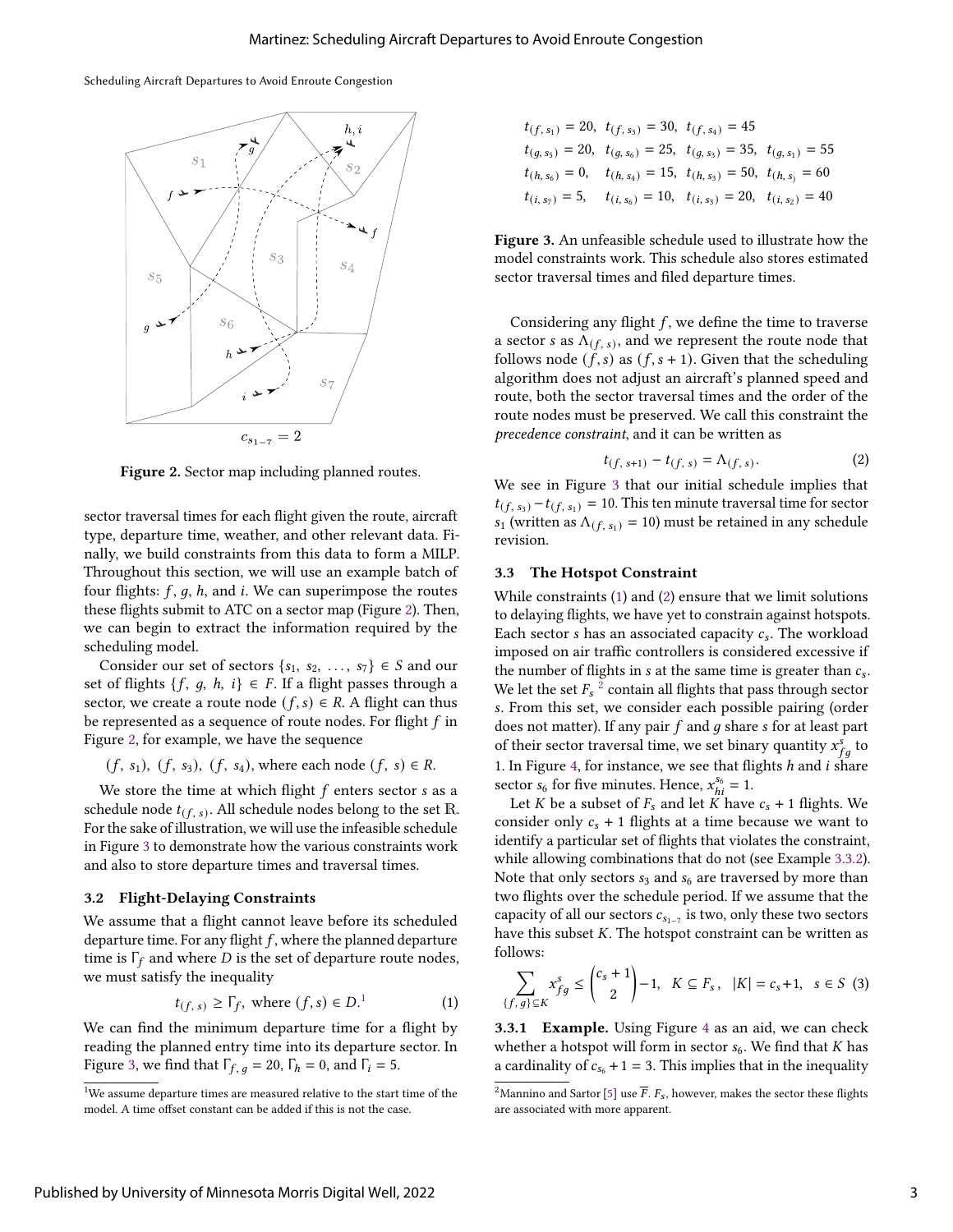Johannes Martinez

<span id="page-4-1"></span>

Figure 4. Flight entry and exit times for sectors traversed by more than  $c_{s_{1-7}} = 2$  flights over the batch period. Based on data from Figure [3.](#page-3-2)

in [\(3\)](#page-3-7) we can consider three flights at a time. We can see in Figures [2](#page-3-1) and [4](#page-4-1) that  $F_{s_6}$  contains three flights over our period. We therefore have that subset K exists for  $F_{s_6}$  and that the inequality [\(3\)](#page-3-7) will be performed for only one group of pairings.

$$
x_{gh}^{s_6} + x_{gi}^{s_6} + x_{hi}^{s_6} \le \binom{c_{s_6} + 1}{2} - 1
$$
  
0 + 0 + 1 \le \binom{3}{2} - 1  
1 \le 2

Given that constraint [\(3\)](#page-3-7) is satisfied, we conclude that there is no hotspot in sector  $s_6$ 

<span id="page-4-2"></span>**3.3.2 Example.** For sector  $s_3$ ,  $|K| = 3$  but  $|F_{s_3}| = 4$ . This means that we need to consider three pairings at a time, in four sums (each sum excludes one flight).

| $x_{ah}^{s_3} + x_{qi}^{s_3} + x_{hi}^{s_3} \le 2$ (excluding f)         |  | $1+1+0\leq 2$     |
|--------------------------------------------------------------------------|--|-------------------|
| $x_{fh}^{s_3} + x_{fi}^{s_3} + x_{hi}^{s_3} \le 2$ (excluding g)         |  | $0+1+0\leq 2$     |
| $x_{fq}^{s_3} + x_{fi}^{s_3} + x_{qi}^{s_3} \le 2$ (excluding h)         |  | $1+1+1\not\leq 2$ |
| $x_{fq}^{s_3} + x_{fh}^{s_3} + x_{gh}^{s_3} \le 2$ (excluding <i>i</i> ) |  | $1+0+1\leq 2$     |

Given that constraint [\(3\)](#page-3-7) is not satisfied, we conclude that there is a hotspot in sector  $s_6$ . Note, however, that only the combination of flights  $f$ ,  $g$ , and  $i$  results in a conflict. The other three combinations will not be blocked.

#### <span id="page-4-0"></span>3.4 The Disjunctive Constraints

If we take a pair of distinct flights  $f$  and  $g$  that traverse sector at some point, only one of the following three conditions may be true:

• Flight f leaves s before g enters (denoted as  $y_{fa}^s = 1$ ).

- Flight *g* leaves *s* before *f* enters (denoted as  $y_{af}^s = 1$ ).
- Flight *f* shares *s* with *g* (denoted as  $x_{fa}^s = 1$ ).

We can summarize this list and the condition that exactly one statement be true in a new constraint:

<span id="page-4-3"></span>
$$
y_{fg}^s + y_{gf}^s + x_{fg}^s = 1, \quad \{f, g\} \subseteq F_s \quad s \in S \tag{4}
$$

Referring to flights h and i as they traverse sector  $s_3$  in Figure [4,](#page-4-1) for example, we have

<span id="page-4-4"></span>
$$
y_{hi}^{s_6} + y_{ih}^{s_6} + x_{hi}^{s_6} = 1
$$
  

$$
0 + 1 + 0 = 1
$$

For every pair of flights  $\{f, g\} \subseteq F_s$ , the associated parts of the schedule  $t$  (Figure [3\)](#page-3-2) need to satisfy the disjunctive constraint [\(4\)](#page-4-3) as modeled in a conjunction of constraints.

(i) 
$$
t_{(g, s)} - t_{(f, s+1)} \ge -M(1 - y_{fg}^s)
$$
  
\n(ii)  $t_{(f, s)} - t_{(g, s+1)} \ge -M(1 - y_{gf}^s)$   
\n(iii)  $t_{(g, s+1)} - t_{(f, s)} \ge -M(1 - x_{fg}^s)$   
\n(iv)  $t_{(f, s+1)} - t_{(g, s)} \ge -M(1 - x_{fg}^s)$   
\nwhere  $y_{fg}^s, y_{gf}^s, x_{fg}^s \in \{0, 1\}$ 

The constant  $M$ , known as Big-M, is a large number introduced to simulate −∞. Because this is a conjunction of constraints, the purpose of Big-M is to make the inequalities hold for any entry and exit times suggested, except those that do not satisfy the properties the set Boolean represents. If we want to be assured that the times suggested are feasible in a solution where  $y_{fa}^s = 1$ , the entry time of g must be greater than the exit time of  $f$ . As the right-hand side of (i) is zero in this case, the constraint will not allow the time as f enters the sector following s to be greater than the time  $q$ enters sector s.

If we consider inequality (ii) with the same pair of flights and the same sector, even though subtracting the entry time of the first flight from the exit time of the second flight yields a negative number, with a suitably large constant  $M$ , the inequality will still hold. This means that (ii) cannot change the solution: any times that satisfy (i) can be considered in the conjunction, but times that do not satisfy it (those that make the left-hand side negative), will invalidate the entire conjunction and clip off any other inequalities in it that might still hold. Similar cases can be made for (iii) and (iv).

This concludes the standard MILP formulation. Any schedule allowed by the constraints [1](#page-3-4) - [5](#page-4-4) will ensure flights leave at of after their departure time, traverse sectors at the speeds planned, do not cause hotspots, maintain a logical sequence, and have sector entry times consistent with all prior constraints. The objective, then, is to return the feasible schedule in which the sum of all delays is the lowest. The MILP solver achieves this by considering the sets of  $t$ ,  $x$ , and  $y$  variables satisfying the constraints, and by finding the set in which the sum of all times  $t$  is smallest.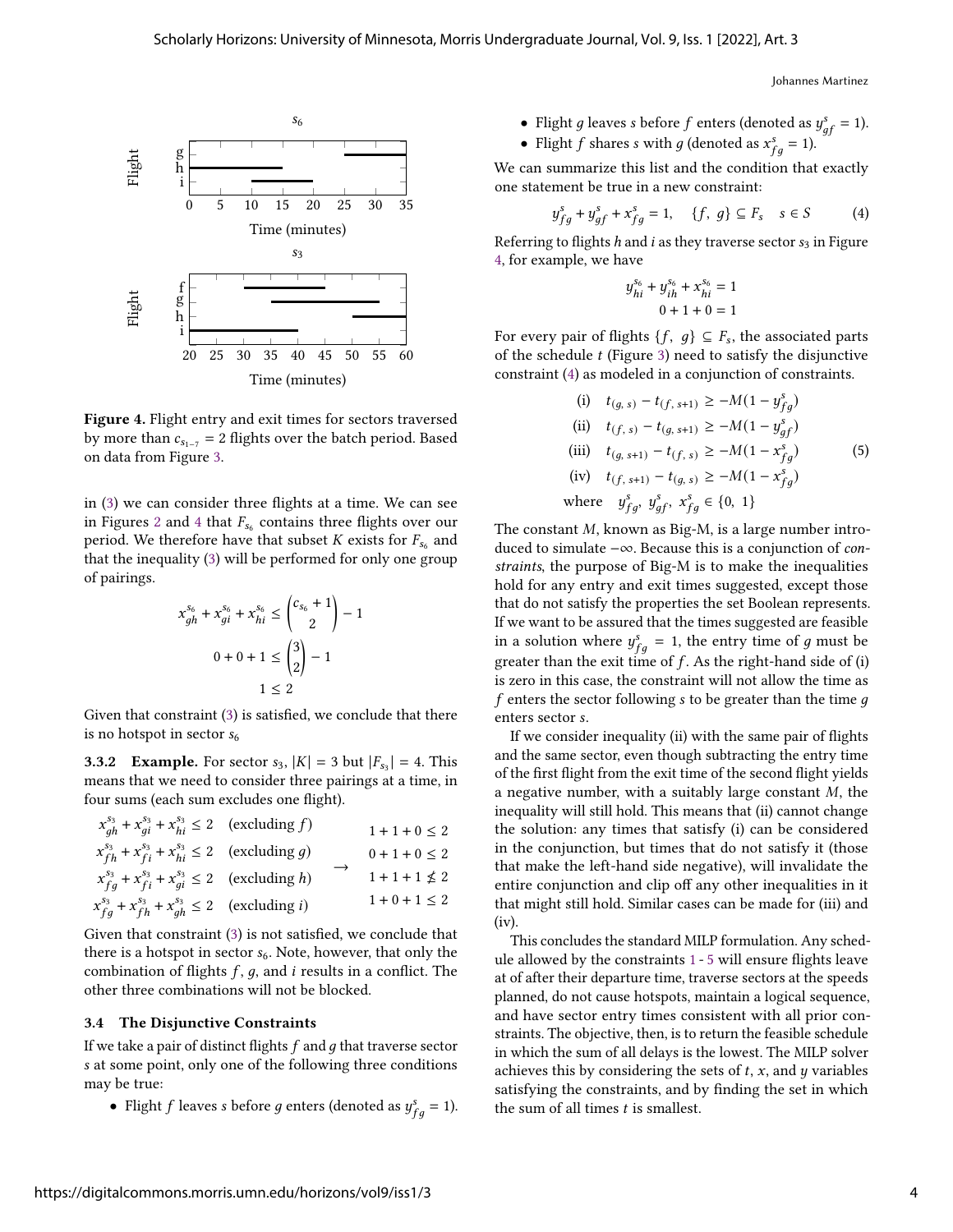Scheduling Aircraft Departures to Avoid Enroute Congestion

<span id="page-5-1"></span>

Figure 5. A disjunctive graph model of the hotspot problem, based on Mannino et al. [\[4\]](#page-6-0), [\[5\]](#page-6-1). Activation edges and notation modified to suit the examples used in this paper.

### <span id="page-5-0"></span>4 The Path&Cycle Formulation

While the standard formulation in Section [3](#page-2-0) correctly models and constrains the hotspot problem, the use of Big-M coefficients poorly bounds the integer search trees, making solution times slow for realistic scenarios. To eliminate Big-M constraints, Mannino and Sartor [\[5\]](#page-6-1) introduce a formulation based on paths and cycles formed in a disjunctive graph that models the hotspot problem. The graph observations can be written as a MILP problem that can be solved by any solver capable of computing the standard MILP formulation in the previous section.

#### 4.1 Disjunctive Graphs

We can draw the Big-M formulation in the previous section as a directed graph (Figure [5\)](#page-5-1). Each route node becomes a vertex  $u \in R$ , and we add an origin vertex *o* as well. For a flight f, the directed edge from o to the departure vertex  $(f, d_f)$ has a weight corresponding to the minimum departure time  $\Gamma_f$ . The precedence constraint [\(2\)](#page-3-5) is represented by a pair of directed precedence edges between two route nodes  $u$  and  $v$ . The edge from  $u$  to  $v$  has weight  $\Lambda_u$ , while the edge from *v* to *u* has weight  $-\Lambda_u$ . As in the previous section, a route node is written as a flight and sector pair  $(f, s)$ . Edges with weight 0 link each pair of flights that at some point traverse the same sector:  $(f, g) \in F_{s_2}$ , for instance. These edges are associated with Big-M constraint [\(5\)](#page-4-4). If (5.i) is active  $(y_{fa}^s = 1)$ , we can draw a *conflict edge*  $(u, v)$ , where  $u$  and  $v$  are vertices related to  $t_{(f, s+1)}$  and  $t_{(g, s)}$  respectively. Figure [5](#page-5-1) illustrates all possible conflict edges for sector  $s_2$ . Constraint [\(4\)](#page-4-3) is used in the new formulation as well, however, ensuring that a feasible solution has only either a pair of  $x$  conflict edges active or else a single  $y$  edge active per mutually visited sector.

Rather than constrain entry and exit times for every sector, as in Big-M constraint [\(5\)](#page-4-4), the new formulation only varies conflict edge activation. Rules regarding these activations make only feasible combinations of active edges possible. In other words, contradictions such as a flight entering a sector both before and at the same time as another flight are not permitted. In a graph, such contradictions manifest

<span id="page-5-2"></span>

Figure 6. A disjunctive graph with a pair of flights  $f$  and  $g$ that both traverse a sector  $s_1$  with capacity  $c_{s_1} = 1$ . The sum of the longest traversal times for each  $y$  edge is given to the right. The optimal solution occurs when this sum is lowest, in this case when edge  $y_{fa}^{s_1}$  is active. -  $\Lambda$  values omitted for readability.

as positive directed cycles. In Figure [5,](#page-5-1) flights  $f$  and  $g$  both traverse sectors  $s_2$  and  $s_3$ . If we attempt to make flight  $g$ traverse  $s_2$  first  $(y_{af}^{s_2} = 1)$ , we expect flight f to enter  $s_2$  only after  $g$  enters  $s_3$ . In this case, it is not possible to make flight f traverse  $s_3$  before g because flight f is behind and not allowed to enter until  $q$  leaves. (The node sequence shows that flight  $g$  is not allowed to exit the sector pair to wait for flight  $f$ .) In the graph, this situation is modeled by activating conflict edges  $y_{af}^{s_2}$  and  $y_{fa}^{s_3}$ . Note that we get a cycle from node  $(g, s_3)$  through  $(f, s_2)$ ,  $(f, s_3)$ , and  $(f, a_f)$  back to  $(g, s_3)$ . All precedence edges taken on this cycle are positive, and the cycle therefore has a positive traversal length and is not permitted by the cycle constraint.

Net negative cycles, however, are allowed. In Figure [5,](#page-5-1) for example, flight  $g$  has both a positive and negative departure edge. If conflict edge  $y_{fa}^{s_2}$  is active, a cycle can be formed from the origin  $\rho$  through the first three  $f$  nodes and through two  $q$  nodes back to  $o$ . The cycle is only permitted if the positive path through the  $f$  nodes is shorter than the negative path through the  $q$  nodes, a condition that depends on the minimum departure times and precedence edge values of  $f$ and  $q$ . In effect,  $f$  is only allowed to traverse  $s_2$  first if  $q$  arrives to  $s_2$  later than  $f$ . The existence of a negative departure time edge for  $q$  thus gives the flight priority over other aircraft in the system. This is useful for accomodating a flight from an external jurisdiction, whose departure time is not controlable by the local authority. Flight  $f$ , in contrast, has only a positive departure edge and can be rescheduled as needed.

Mannino and Sartor [\[5\]](#page-6-1) state that the objective function of the Path&Cycle formulation is to minimize the sum of the longest traversal paths from the origin  $o$  to every arrival node. The graphs evaluated must satisfy a hotspot constraint, constraint [\(4\)](#page-4-3) from the previous formulation, and a constraint against positive directed cycles. Figure [6](#page-5-2) considers a pair of flights f and g that both traverse sector  $s_1$ . If  $c_{s_1} = 1$ , no x edges are possible, and because both flights request to enter